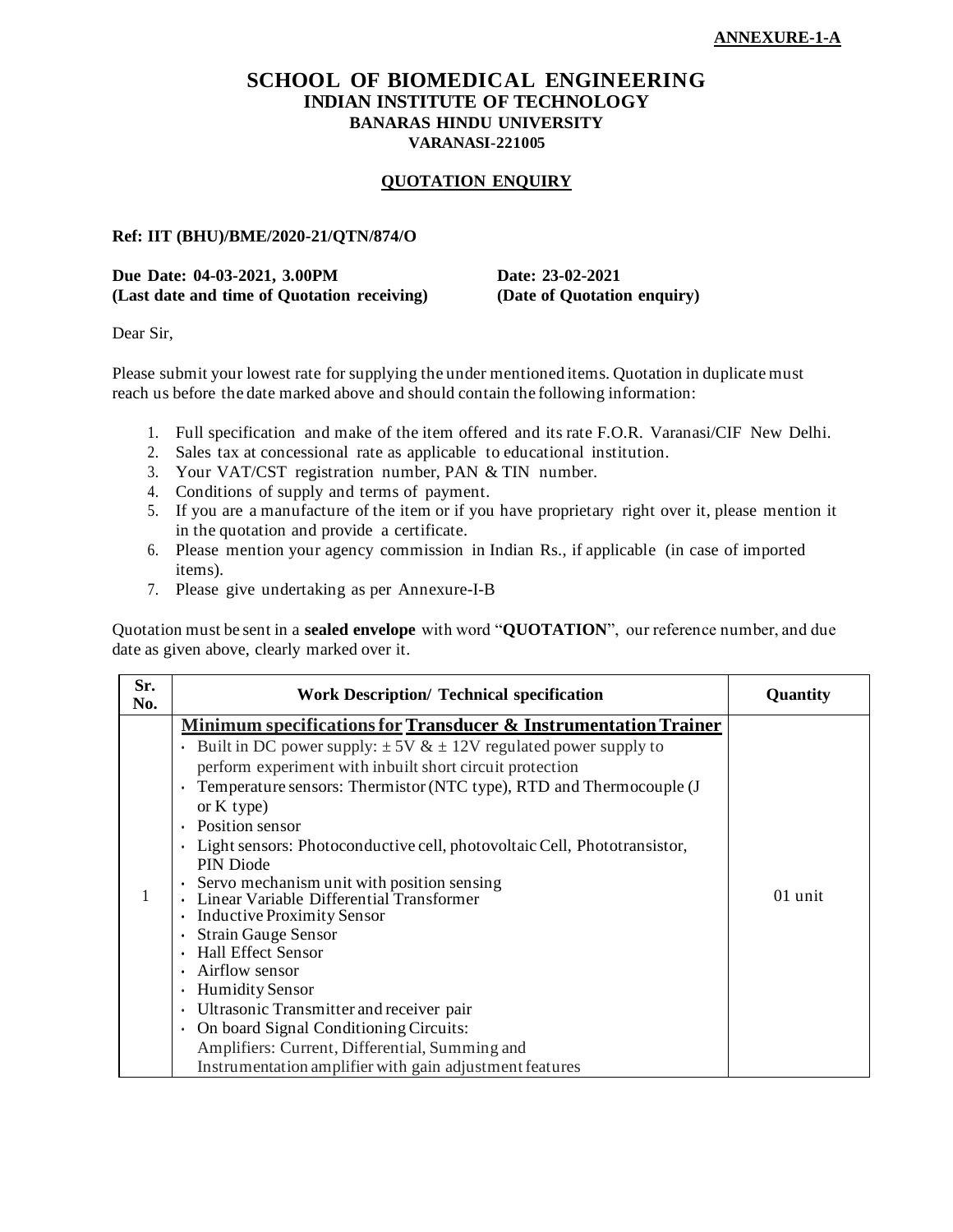| <b>Inverters, Buffers and Comparators</b>                   |  |
|-------------------------------------------------------------|--|
| Sample and Hold circuit                                     |  |
| counter and timer unit                                      |  |
| Converters: I to V, V to I, V to F, F to V                  |  |
| Low pass filter                                             |  |
| Precision Full wave rectifier                               |  |
| Power Amplifier                                             |  |
| Oscillator compatible with ultrasonic transducer            |  |
| Integrator and Differentiator with switchable time constant |  |
| Display devices: Digital and Analog meter                   |  |
|                                                             |  |
|                                                             |  |

N.B.: Other terms & condition pertaining to item mentioned above shall be mentioned below.

The Sealed quotation will be opened on …4.03.2021 at…4.00 pm in the office of coordinator (This is mandatory in case of e-publishing).

## **IMPORTANT TERMS**

- **1-** If the equipment is proprietary you have to provide proprietary & sole supplier certificate.
- **2- User's List**: Provide users list with contact person name, address, phone, fax and email IDs.
- **3- Manuals/Documents (at the time of installation)**: 1 set of hard copy and 1 set of soft copy inEnglish
- **4- Installation and training should be provided free of cost**.
- **5- Warranty period to be clearly mentioned and should begin from the date of installation**.

Shir Sharma

**HEAD/COORDINATOR/PI**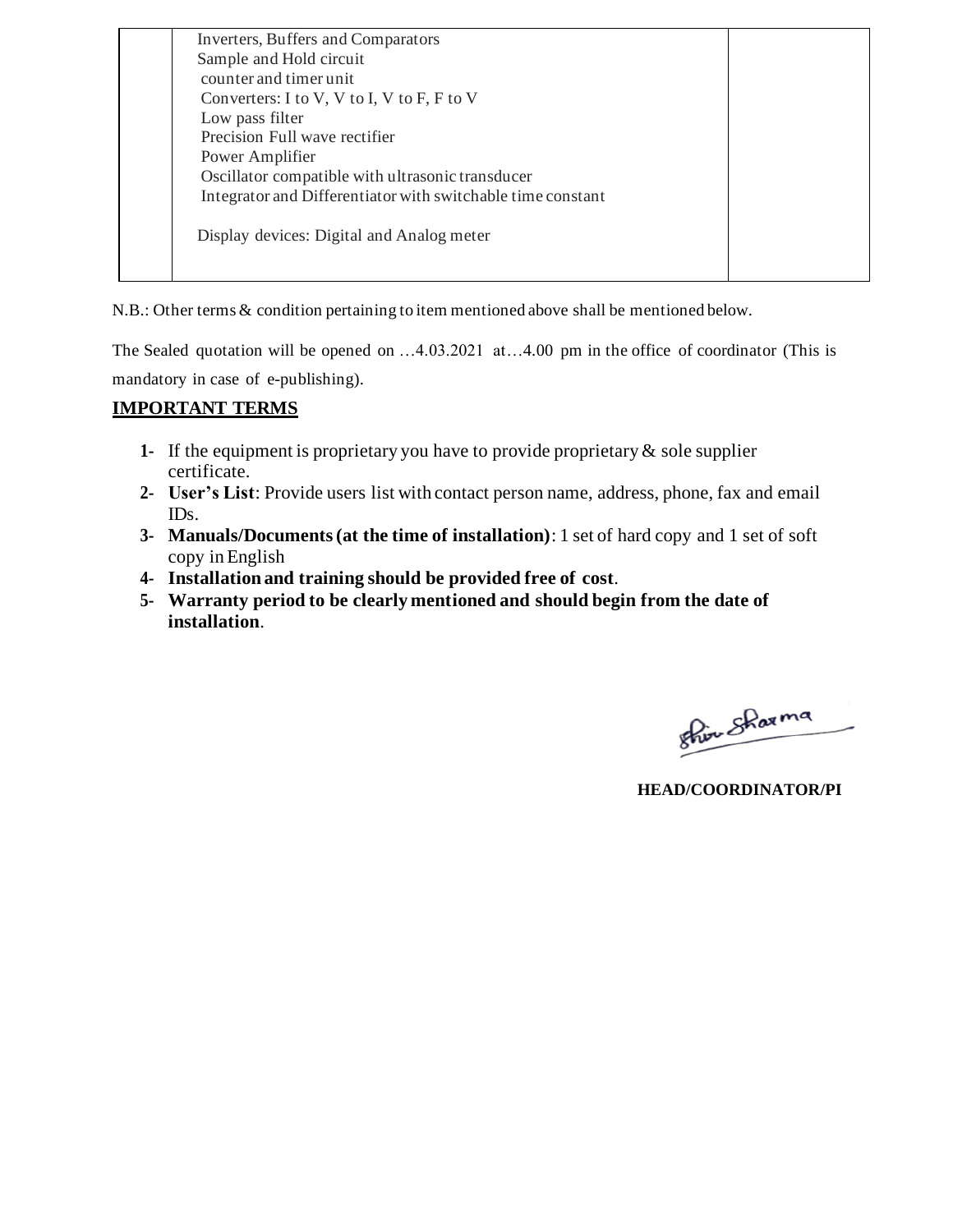### **ANNEXURE-I-B**

## **INDIAN INSTITUTE OF TECHNOLOGY (BHU), VARANASI**

## **TO BE RETURNED**

Following proforma should be filled in and duly signed by the firm and sent along with the quotation. (Please refer to the detailed instructions/notes before filling this Proforma).

| 1.<br>2.                                                                                                                                                   | Validity of the offer<br>Approximate Delivery Period<br>3. (a) Whether rates have been quoted F.O.R. site and<br>covers packing forwarding and insurance charges. |                      | YES / NO                                            |  |
|------------------------------------------------------------------------------------------------------------------------------------------------------------|-------------------------------------------------------------------------------------------------------------------------------------------------------------------|----------------------|-----------------------------------------------------|--|
| (b) If not, please mention the same                                                                                                                        |                                                                                                                                                                   |                      |                                                     |  |
|                                                                                                                                                            | 4. (a) Whether the prices are inclusive of Sales Tax and<br>other taxes.                                                                                          |                      | YES / NO                                            |  |
|                                                                                                                                                            |                                                                                                                                                                   |                      |                                                     |  |
|                                                                                                                                                            | 5. If the Sales Tax is charged extra, declaration for<br>charging Sales Tax correctly attached.                                                                   |                      | YES / NO                                            |  |
| <b>6.</b> (a) Whether supply will be made directly or through<br>any Local / Regional / Authorized Dealer / Stockist : Directly/Stockist/Authorized Dealer |                                                                                                                                                                   |                      |                                                     |  |
|                                                                                                                                                            | (b) If through a Stockist / Dealer: -                                                                                                                             |                      |                                                     |  |
|                                                                                                                                                            | (i) Name and full address of the Party                                                                                                                            |                      |                                                     |  |
|                                                                                                                                                            |                                                                                                                                                                   |                      |                                                     |  |
|                                                                                                                                                            | (ii) Whether the order to be placed with the                                                                                                                      | $\ddot{\phantom{a}}$ | Principal / Stockist / Dealer                       |  |
|                                                                                                                                                            | (iii) Who will raise the bill                                                                                                                                     | $\ddot{\cdot}$       | Principal / Stockist / Dealer                       |  |
|                                                                                                                                                            | (iv) Cheques will be drawn in favour of<br>$\ddot{\phantom{a}}$                                                                                                   |                      | Principal / Stockist / Dealer                       |  |
|                                                                                                                                                            | (v) Whether any Delivery, Packing and Forwarding                                                                                                                  |                      | YES / NO                                            |  |
|                                                                                                                                                            | Charges will be payable to local Stockist/Dealer                                                                                                                  |                      | :(Please specify the amount/percentage etc, if any) |  |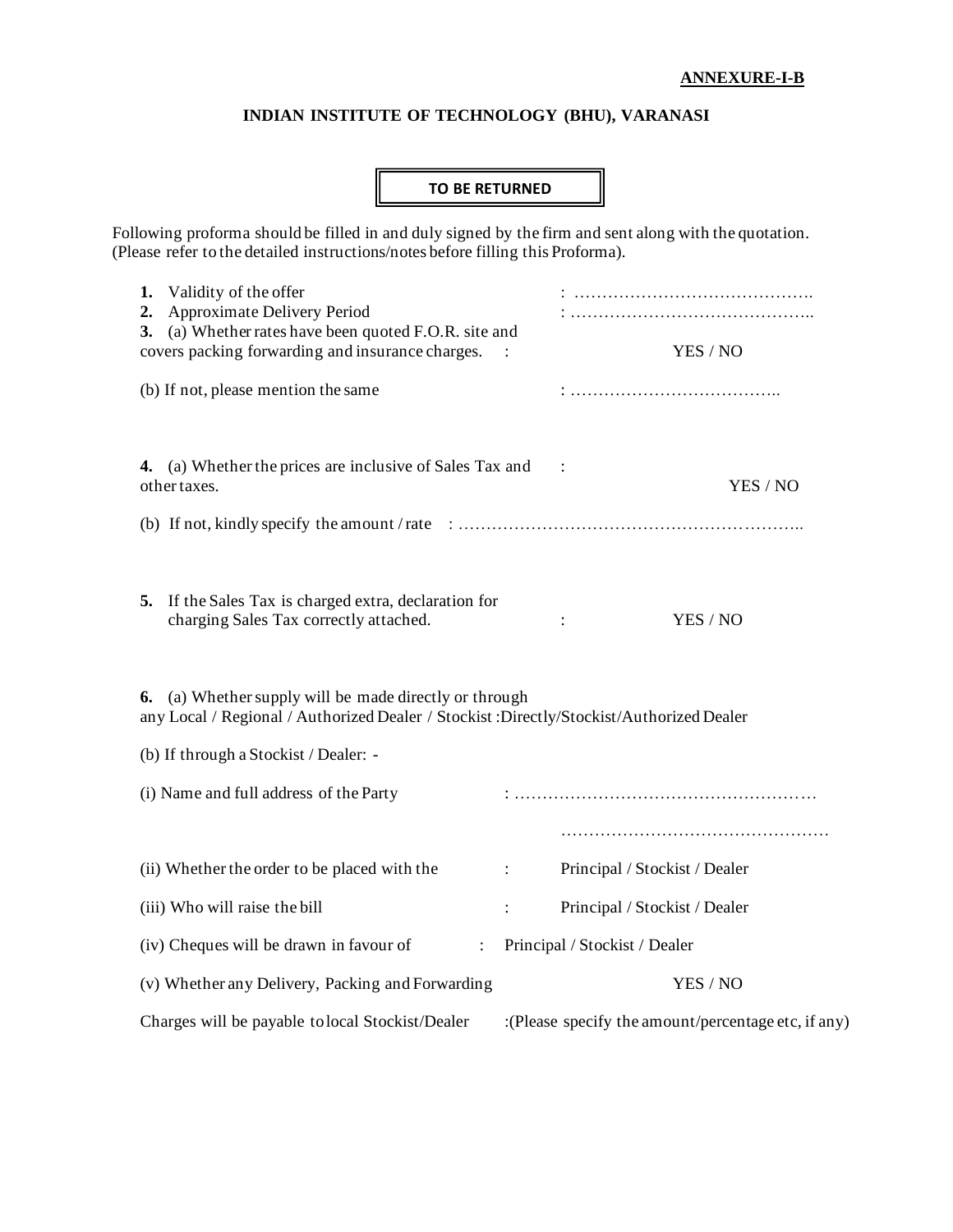| Our terms of payment (Please indicate your preference by a $(\checkmark)$ mark). Please note that no other<br>7.<br>payment terms are likely to be accepted.<br>(a) For Local Firms or if the bills are raised by the<br><b>Local Dealers.</b> |  |
|------------------------------------------------------------------------------------------------------------------------------------------------------------------------------------------------------------------------------------------------|--|
| (i) 100% Payment on bill basis                                                                                                                                                                                                                 |  |
| <b>OR</b>                                                                                                                                                                                                                                      |  |
| (ii) 100% payment against Proforma Invoice after                                                                                                                                                                                               |  |
| receipt of materials in good condition, installation                                                                                                                                                                                           |  |
| and satisfactory report.                                                                                                                                                                                                                       |  |
| (Only under exceptional cases)                                                                                                                                                                                                                 |  |
| (b) If the bills are raised by outstation Firms                                                                                                                                                                                                |  |
| (i) 100% Payment on bill basis                                                                                                                                                                                                                 |  |
| OR                                                                                                                                                                                                                                             |  |
| (ii) 100% payment against Proforma Invoice after                                                                                                                                                                                               |  |
| receipt of materials in good condition, installation                                                                                                                                                                                           |  |
|                                                                                                                                                                                                                                                |  |
| and satisfactory report                                                                                                                                                                                                                        |  |
| <b>OR</b>                                                                                                                                                                                                                                      |  |
| (iii) D.G.S. & D. Terms of Payment for D.G.S. & D                                                                                                                                                                                              |  |
| Rate Contract items                                                                                                                                                                                                                            |  |
| OR                                                                                                                                                                                                                                             |  |
| (iv) 75% against Proforma Invoice (at site) or                                                                                                                                                                                                 |  |
| documents through Bank and 25% after receipt                                                                                                                                                                                                   |  |
| of materials in good condition, installation and                                                                                                                                                                                               |  |
| satisfactory report.                                                                                                                                                                                                                           |  |
|                                                                                                                                                                                                                                                |  |
| OR                                                                                                                                                                                                                                             |  |
| (v) 90% payment against Proforma Invoice (at site)                                                                                                                                                                                             |  |
| or documents through bank and 10% after receipt                                                                                                                                                                                                |  |
| of materials in good condition, installation and                                                                                                                                                                                               |  |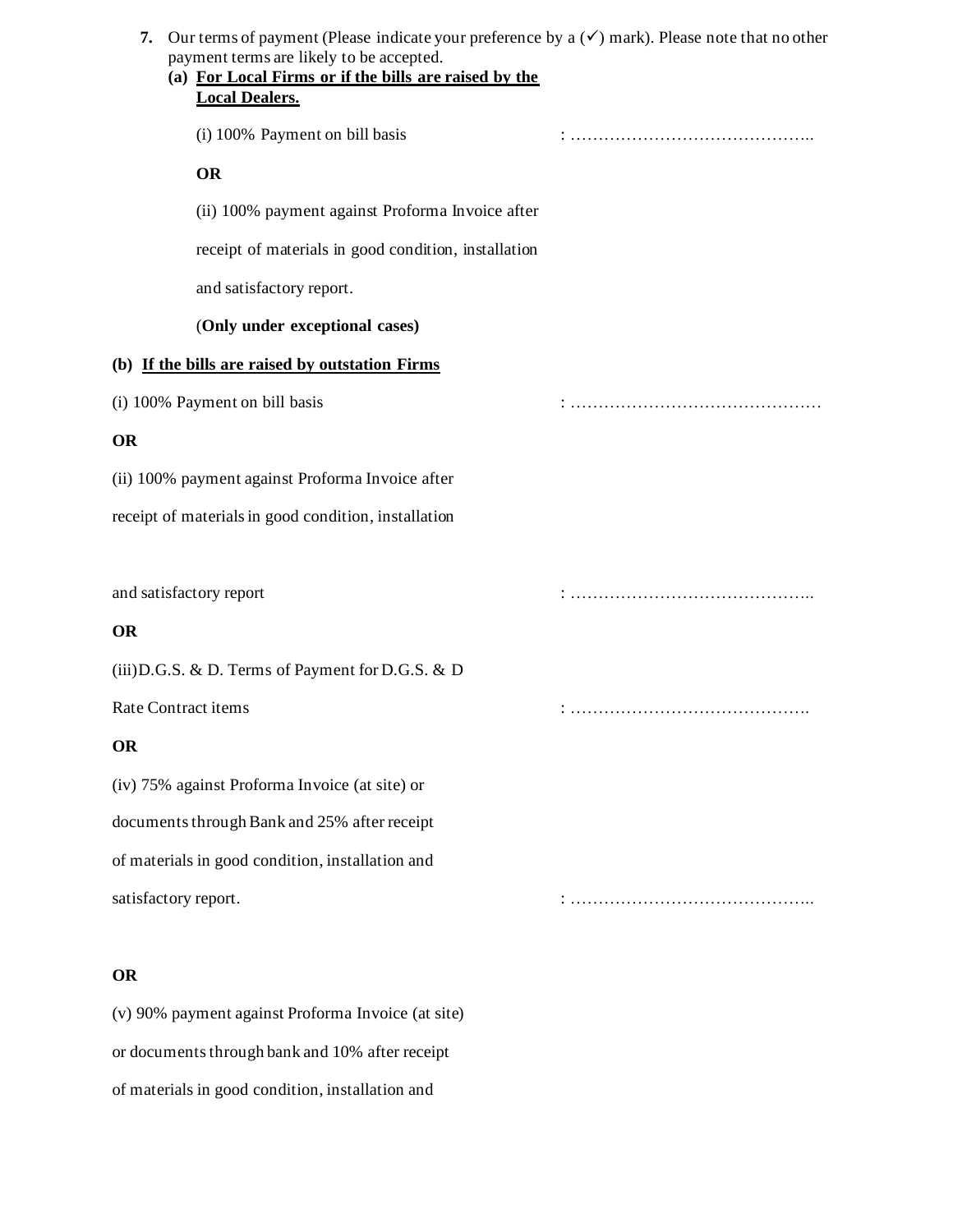satisfactory report (Only under special

| Circumstances). |  |  |
|-----------------|--|--|
|-----------------|--|--|

Circumstances). : …………………………………….

| 8. Whether any Excise Duty is payable on the items.                                                              | <b>Contract Contract</b> | YES / NO |
|------------------------------------------------------------------------------------------------------------------|--------------------------|----------|
| 9. Whether any installation charges are payable extra.<br>If yes, amount to be specified.                        |                          | YES / NO |
| 10. Whether any discount for educational institution :<br>offered on the printed price list of the manufacturer. |                          | YES / NO |
|                                                                                                                  |                          |          |
| 11. Whether the product is on DGS & D/D.I. Rate contract.<br>If yes, please enclose a photocopy of the same.     |                          | YES / NO |
| 12. Whether the product bears I.S.I. Mark.<br>If yes, please mention the I.S.I. License no.                      |                          | YES / NO |
| 13. (a) Whether the firm is Sales Tax payer.<br>If yes, please mention the Sales Tax Numbers.                    |                          | YES / NO |
| (b) Whether the Local Dealer(s) is $/$ are Sales Tax                                                             |                          |          |
| payer(s)                                                                                                         |                          | YES / NO |
| If yes, please mention the Sales Tax numbers of each                                                             |                          |          |
| 14. Whether printed / authenticated price list of the Firm's<br>Products and Catalogue etc. enclosed.            |                          | YES / NO |

Signature of the Authorized Official with Seal